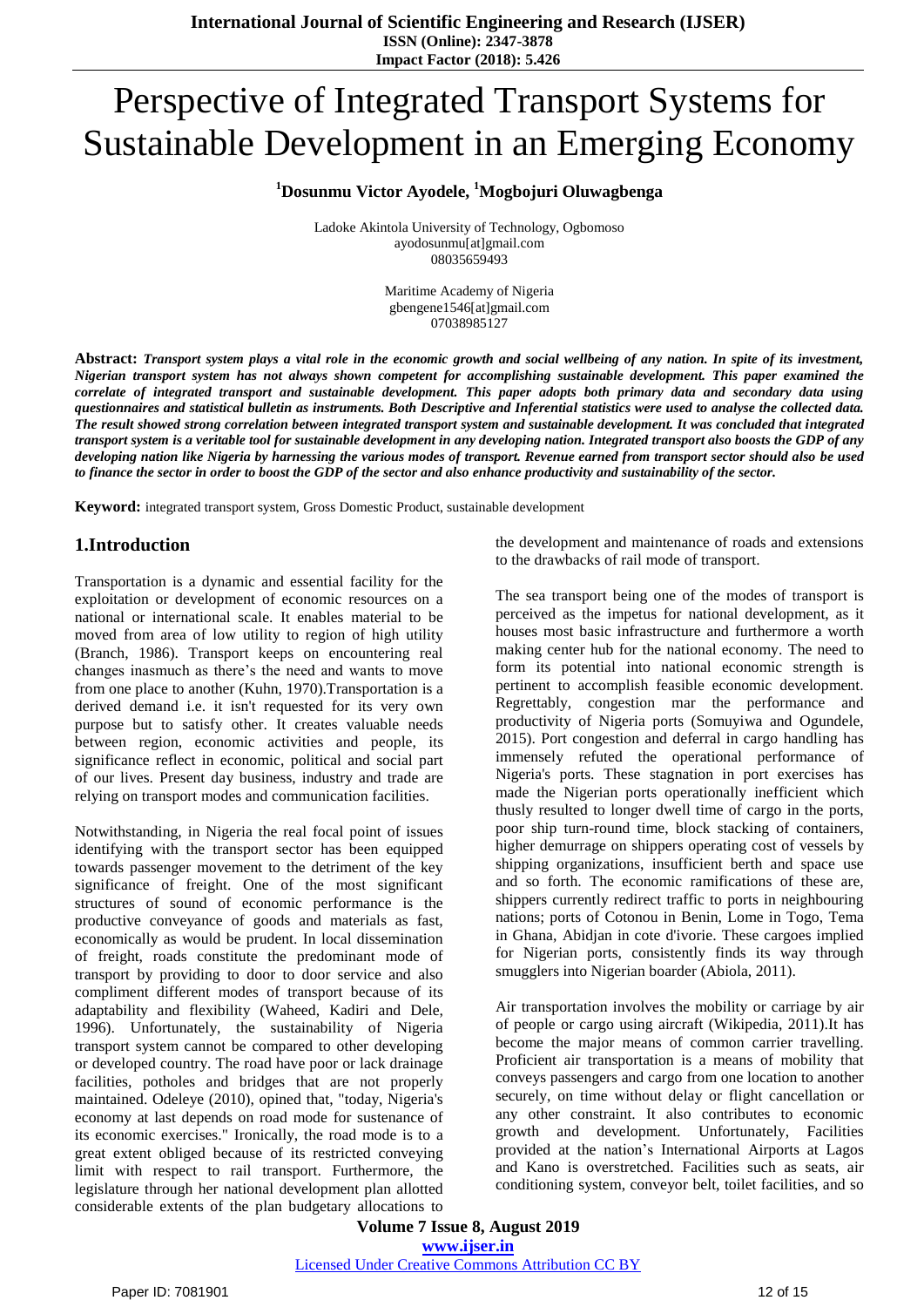forth are. This emerges as they are not overhauled based on the increment of human traffic (Suleiman, 2012).

## **2.Literature Review**

Transportation plays an essential role in the political, economic and social development of any society and whether in rural or urban societies, transportation constitutes the main avenue through which different parts of the society are linked together. As a society develops regarding populace and capacities, the requirement for collaboration among its different segments additionally develops in this manner requiring quality and effective transportation systems (Aderamo and Magaji, 2010).

Transport system grants goods to be sold to customers in places far inaccessible from the locale where they are created. Economists state that production is not complete until they have been transported to the final consumers who will fulfill their needs (utility) by the utilization of the goods. It implies transportation by moving goods from the point of production to the point of consumption is satisfying profitable and productive services of creation of utility.

#### **2.1. Integrated Transport System**

The term 'integrated public transport' is commonly characterized as a system that provides door-to-door public transport services or passengers (Janic and Reggiani 2001). An integrated transport system infers the advancement of a seamless chain of associated and complementary transport which implies connecting different modes of transport so that each mode has the opportunity of satisfying its distinct potentials in a collaborating way. Integrated transport offers public transit user the likelihood to utilize different transportation means that work in coordination through infrastructure, fare structure, and normal approval systems. The integrated transport systems constitute three intrigue components and they are distinguished as:

- i. Suppliers of public passenger transport they must be eager to give the interconnection of their systems as far as transport, economic, hierarchical and levy;
- ii. Users of public passenger transport it very well may be said they are the leaders in terms of decision making, they make the interest and they choose about the achievement of transport system by their conduct,
- iii. Authorities: they make the legislative structure how the integrated transport framework ought to be worked, they change the prerequisites from occupants to the operators.

For operators engaged with the integrated transport framework the fundamental issue is to give integration in the accompanying fields such as;

- 1.Modal integration, which decreases journey time from the origin to destination. In this manner, time loss by passengers will be Minimized
- 2. Organizational-economic integration: the main piece of this integration is to oversee and acknowledge monetary related streams between the included subjects. It implies

chiefly partitioning the incomes from fares and subsidy streams to take care of the costs which are not secured by incomes (Bibiana, 2013).

3.Tariff integration: it incorporates the making of unit levy system which is intelligible to passengers. The region of integrated transport system is separated into to regular or irregular zones, the duty is made in agreement to tax structure, and the scope of ticket is made for ordinary and sporadic passengers. The levy and transport conditions are joined as well. It included likewise the selling and checking system (Bibiana, 2013).

#### **2.2 Transportation systems in Nigeria**

The system of transportation components are the road systems, railway system, water transport and Air transport. The road systems include the transit systems and paratransit services, including private vehicles and pedestrians. This accommodates the mobility of people and goods in an urban area. Transportation in an urban region is profoundly unpredictable on account of the modes included, the large number origins and destinations, and the sum and assortment of traffic. Rodrigue, Comtois, and Slack (2013) opined that rapid urban development over the globe infers an expanded number of travellers and cargo moving inside urban areas and thus creates an interest for mobility. Consequently as population increases in urban regions through urbanization, travel needs additionally increment and that the expanding numbers of travellers are better off and overseen by successful transportation infrastructure (Fawcett, 2000).

The presence of heavy vehicles such as trailer, lorries and tankers constitute problems to megacity in Nigeria. A good example is Lagos. Be that as it may, underinvestment in transport system could have dire outcomes on travellers' mobility, logistic system and the entire social and economic activities (Eddington, 2006; Chopra and Meindle, Lambert, 2006).

Heggie (1995), which completed an investigation on road maintenance for the World Bank in Sub-Saharan Africa saw that by 1990, almost a third of \$150 billion invested on roads in the area had been dissolved through lack of maintenance. The World Bank through the International Development Association (IDA) in July, 2008 approved a credit of USD39 million for Nigeria roads (Saliu, 2010). Yet most mega city in Nigeria such as Lagos still experience congestion. Distribution systems that depend upon on-time conveyances are especially helpless to congestion.

The Nigerian railroad appeared as a government department in 1898 kept running by the civil service design which implied that it needs to rely upon the government for budgetary support and direction. In 1955, Nigerian Railway Corporation was set up to assume control over the obligations of the then railroad department. In any case, government investment in rail transport can't be contrasted with road transport. For example, the Shagari regime invested \$32 million in 1983 toward the beginning of his civilian regime, and afterward there was no further investment funding from that point for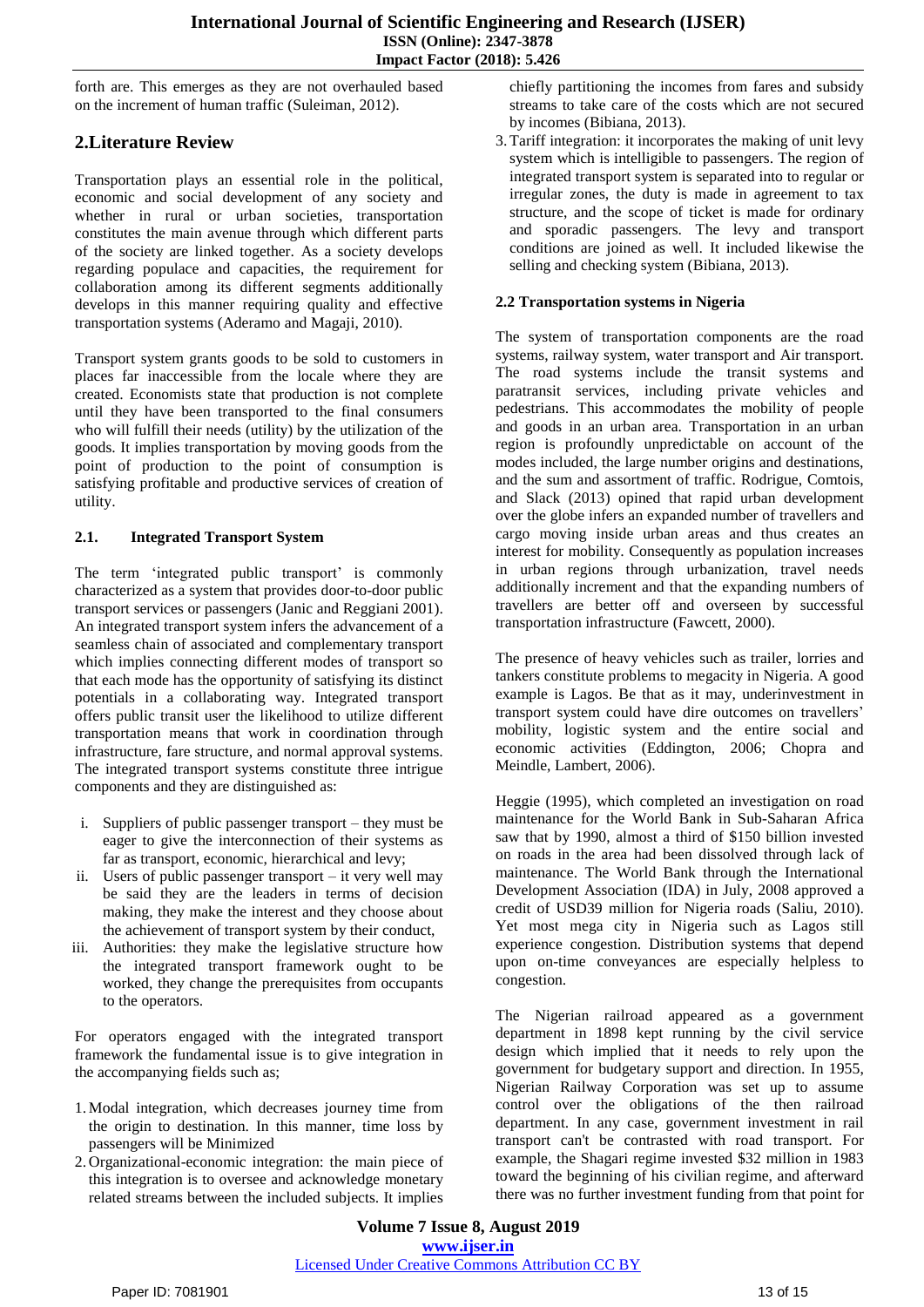five years until Babangida came to power in 1986, when his military system invested \$88 million in 1988; Also 8 years after, Abacha came to power in 1994 and invested \$528 million in 1995; Similarly, an additional four years went until Obasanjo came in 1999 and he invested in 2003, 2004 and 2006 separately. Thusly, there is practically zero increment of cargo traffic contrasted with road transport. Sustainable development has not been accomplished till date( Oye, Kadom and John, 2016).

Water transport represents over 90% of cargo development in Nigeria (Waheed, Kadiri and Dele, 1996). It is viewed as the major impectus for growth in Nigeria. In spite of a few national, sub provincial, territorial and worldwide endeavors, existing instrument for the management of marine and coastal condition assets have not constantly demonstrated competent for accomplishing sustainable development and thus coastal assets and the coastal condition are being debased and disintegrated in numerous parts of the nation (Oyesiku and Gbadamosi, 2008).

In September 2008, the late president Yar'Adua invested N71billion naira to the Nigeria Civil Aviation Authority (NCAA) under Bilateral Air Services Agreement (BASA) finance. This assets was diverted to infrastructural development in the 21 airport under its regime (Saliu, 2010).

# **3.Methodology**

Nigeria is a nation in West Africa, circumscribing Niger in the north, Chad in the north east, Cameroon in the east, and Benin in the west. Its coast in the south is situated on the Gulf of Guinea in the Atlantic Ocean. The federation contains 36 states and 1 Federal Capital Territory, where the capital, Abuja, is found. The constitution characterizes Nigeria as a democratic secular state. The number of inhabitants in Nigeria is 140,431,790 based on 2006 populace enumeration. The researcher gathered data based on various locations across the nation through telephone meeting, surveys and web by getting some information about the best technique in evaluating the perspective of integrated transport systems in Nigeria. 210 respondents were selected. Thusly, Descriptive was used and Analysis of Variance (ANOVA-one way) was adopted.

## **4.Result**

Figure 1 showed the demand for passenger service. The demand for mini bus (Danfo), midi bus (Coastal) and BRT in Lagos state recorded the highest level of patronage compared to others means of transportation. This is due to affordability, accessibility and availability. Both train and ferries recorded the lowest level of patronage by the passengers. The demand for road transport is very in Lagos.



**Figure 1:** levels of patronage Source: Author's Field survey (2018)



**Figure 2:** Gross Domestic Product at Current Basic Prices (N' Billion) Source: CBN Statistical Bulletin (2014)

Figure 2 demonstrated that the GDP for rail transport service among the various modes of transport is at the lowest ebb. Although the trend increases across the years. i.e. from 2004 to 2013 at a low pace. In spite of government spending in respective years, of which, notwithstanding the Goliath measures of cash spent, the rail transport, water transport and air transport service provision are as yet inadequate in correlation with other developing or developed nations. However, Dosunmu and Adepoju (2016) concluded that, revenue generated from transport should not be diverted to finance other sector. However, revenue diverted to finance other sector mar the productivity of transport sector which in turn affects the Gross Domestic Product of the sector.

| Table 1.0: correlation between integrated transport and |  |  |
|---------------------------------------------------------|--|--|
| sustainable development                                 |  |  |

| 30.30                                                        |                            |            |             |
|--------------------------------------------------------------|----------------------------|------------|-------------|
|                                                              |                            | Integrated | Sustainable |
|                                                              |                            | transport  | Development |
| Integrated<br>transport                                      | <b>Pearson Correlation</b> |            | .906        |
|                                                              | Sig. (2-tailed)            |            | .000        |
|                                                              |                            | 210        | 210         |
| Sustainable<br>Development                                   | <b>Pearson Correlation</b> | $.906***$  |             |
|                                                              | Sig. (2-tailed)            | .000       |             |
|                                                              |                            | 210        | 210         |
| **. Correlation is significant at the 0.01 level (2-tailed). |                            |            |             |

Source: Author fieldwork (2018)